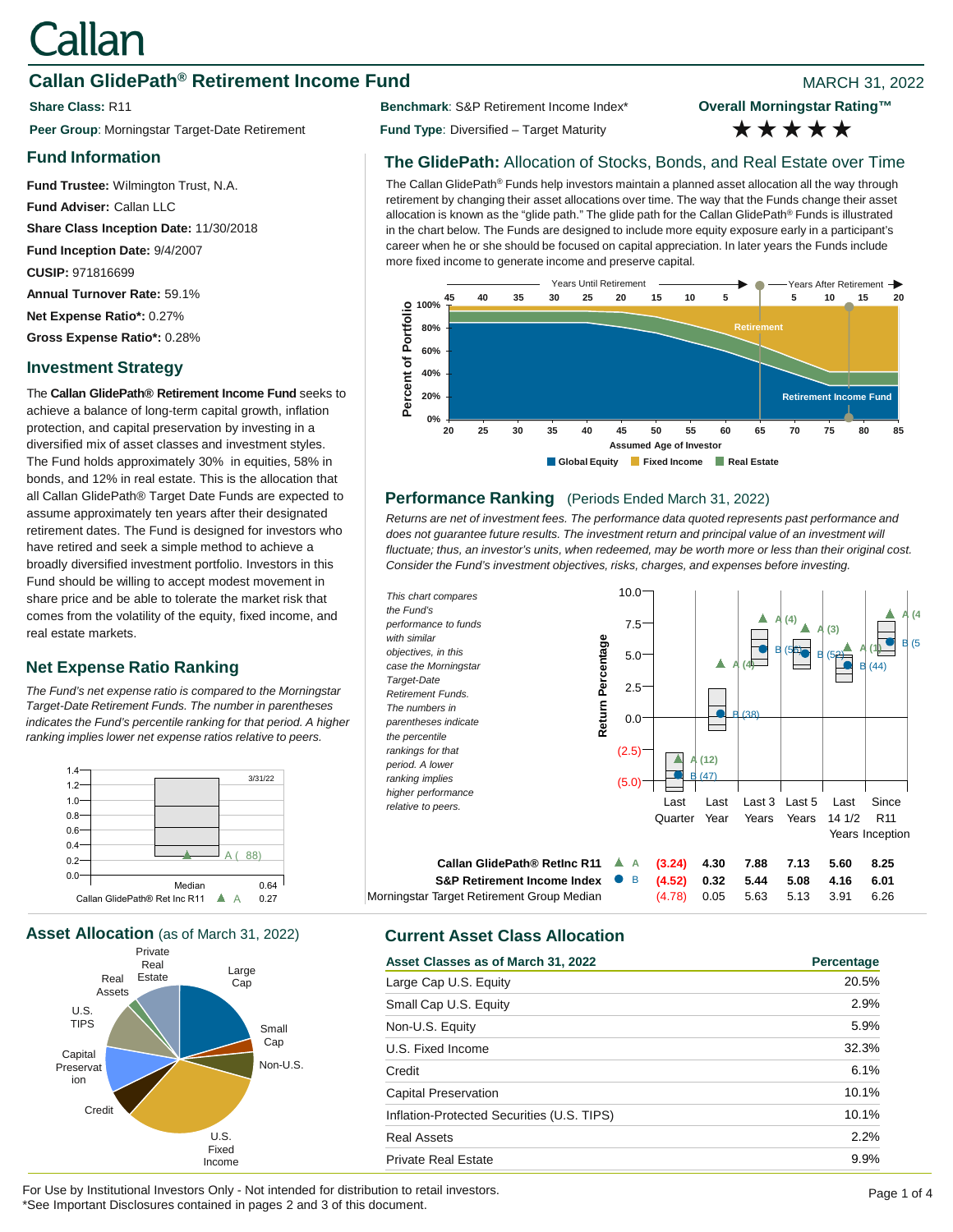#### **General Disclosures**

The Callan GlidePath® Retirement income Fund (the "Fund") is part of a collective trust maintained by Wilmington Trust, N.A. (the "Trustee") that invests in underlying mutual fund and collective trust investments (the "Underlying Funds").

The performance data shown represents past performance and should not be considered indicative of future results. Principal value and investment return will fluctuate. An investor's units when redeemed may be worth more or less than the original investment. Fund portfolio statistics change over time. The Fund should not be invested in based solely on age or retirement date, and the stated asset allocation may be subject to change. Investments in the Fund are not insured or guaranteed by any bank, the FDIC, or any other governmental entity.

Participation in the Fund is governed by a Declaration of Trust and terms of the participation materials which must be reviewed and signed by the plan sponsor in order to invest in the Fund.

Neither the Securities and Exchange Commission nor any other regulatory body has approved or disapproved the Fund or passed upon the accuracy or adequacy of this disclosure statement.

Asset allocation exhibits may not add to 100% due to exclusion of cash or rounding.

#### **Fund Legal Structure**

The Fund is part of the Callan Open Architecture Trust, Trusteed by Wilmington Trust N.A. operated by the Trustee. The Trust is advised on a non-discretionary basis by Callan LLC ("Callan"), a registered investment advisor. The Trustee maintains ultimate fiduciary authority over the management of, and investments made in, the Fund. The Fund is not a mutual fund and is not registered as an investment company under the Investment Company Act of 1940, as amended.

#### **Investment Risk**

The Fund may invest in any or all of the following investments, each of which poses its own unique set of risks.

- **Foreign Securities Funds/Emerging Markets Funds:** Funds that invest in foreign securities involve special additional risks. These risks include, but are not limited to, currency risk, political risk, and risk associated with varying accounting standards. Investing in emerging markets may accentuate these risks.
- **Small Cap Funds: Funds that invest in stocks of small companies** involve additional risks. The securities of these companies may be more volatile and less liquid than the securities of larger companies. Smaller companies typically have a higher risk of failure, and are not as well established as larger blue-chip companies. Historically, smaller-company stocks have experienced a greater degree of market volatility than the overall market average.
- **Fixed Income Funds:** Funds that invest in lower-rated debt securities (commonly referred to as junk bonds) involve additional risks because of the lower credit quality of the securities in the portfolio. This may cause possible higher level of volatility and increased risk of default.
- **Funds containing Direct Property Investments or Real Estate Investment Trusts (REITs):** Funds that invest directly in real properties or indirectly through REITs involve special additional risks. These risks include: risks associated with a lack of liquidity during times of stress in the real estate markets; risks associated with valuation standards; risks associated with the financing of the underlying properties; and general risks affecting the real estate market. Historically REITs have experienced a greater degree of market volatility than the overall stock market average.

#### **Investment Fees**

The participant will incur management fees, trustee fees, and other operating expenses related to the Fund. Other operating expenses may include, but are not limited to, audit expenses, custody service fees, tax form preparation expenses, legal and other fees.

The participants in the Fund will also incur expenses from the Underlying Funds, which includes management fees, audit fees, trustee fees, and other expenses (the "Acquired Fund Fees and Expenses") in relation to the management of the Underlying Funds. Some of the Acquired Fund Fees and Expenses are expensed directly to the Underlying Funds and are not charged directly to the Fund. They are not direct costs paid by the Fund and are not used to calculate the Fund's net asset value. They have no impact on the costs associated with Fund operations. However, some of the Acquired Fund Fees and Expenses are accrued for in the Fund and therefore directly impact the Fund's net asset value.

The Fund's net expense ratio is 0.27% of net assets. This is an estimated rate. Below is a breakdown of the fees on the Fund. Fee components may not sum to Gross Expense Ratio or Net Expense Ratio due to rounding.

| Callan GlidePath <sup>®</sup> Retirement Income Fund             |            |
|------------------------------------------------------------------|------------|
| Management Fee:                                                  | $0.00\%$   |
| Trustee Fee:                                                     | 0.03%      |
| Service Fee:                                                     | 0.00%      |
| Other Expenses:                                                  | 0.02%      |
| Acquired Fund Fees and Expenses (Underlying Funds):              | 0.23%      |
| <b>Total Annual Fund Expense Ratio (Gross Expense Ratio):</b>    | 0.28%      |
| Fee Waiver and Expense Reimbursement:                            | $(0.01\%)$ |
| <b>Total Annual Fund Operating Expenses (Net Expense Ratio):</b> | 0.27%      |

"Other Expenses" are based on estimated amounts for the current fiscal year. Callan has agreed to cap Other Expenses at 0.01% of net assets. Without the expense cap, total expenses would be higher. Callan can cease this arrangement at any time.

The example in the following table is intended to explain the ongoing costs of investing in the Fund and to compare these costs with the ongoing costs of investing in other collective funds. The first column provides information about actual account values and actual expenses. The second column provides information about hypothetical account values and hypothetical expenses based on the Fund's actual expense ratio and an assumed rate of return of 5.00% per year before expenses, which is not the Fund's actual return. The hypothetical account values and expenses may not be used to estimate the actual account balance or expenses paid for the period. This example is based on an investment of \$1,000 invested over a full one-year time period.

| <b>Callan GlidePath<sup>®</sup> Retirement Income</b><br><b>Fund</b>        | <b>Actual</b><br>Value | <b>Hypothetical</b><br>Value <sup>1</sup> |
|-----------------------------------------------------------------------------|------------------------|-------------------------------------------|
| Beginning Account Value -<br>March 31, 2021                                 | \$1,000.00             | \$1,000.00                                |
| Ending Account Value -<br>March 31, 2022 (gross of all fees)                | \$1,045.69             | \$1,050.00                                |
| Expenses paid during the year                                               | \$0.42                 | \$0.42                                    |
| Expenses paid during the year (includes<br>Acquired Fund Fees and Expenses) | \$2.85                 | \$2.87                                    |
| <sup>1</sup> Assuming a 5% return                                           |                        |                                           |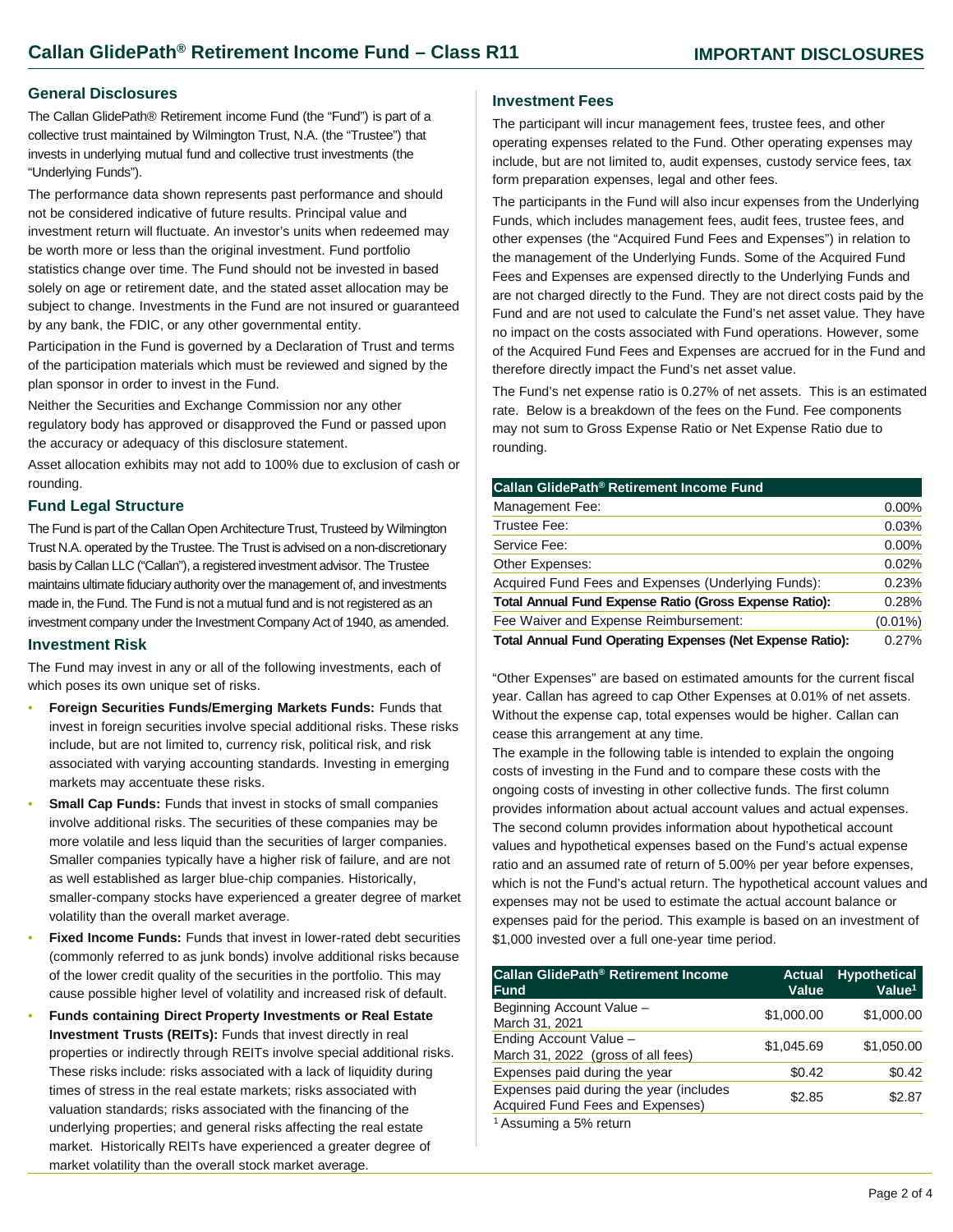#### **Underlying Funds**

The Fund is a unitized "fund-of-funds" which means that it is made up of a broad array of Underlying Funds that act as building blocks for the overall portfolio.

The tables below detail the funds employed within each of the asset classes that make up the overall asset allocation for the Fund.

#### **Large Cap U.S. Equity**

| <b>Underlying Fund</b>                | <b>Ticker</b> | <b>Strategy</b>    |
|---------------------------------------|---------------|--------------------|
| <b>BlackRock Russell 1000</b>         | <b>NA</b>     | Russell 1000 Index |
| <b>Small Cap U.S. Equity</b>          |               |                    |
| <b>Underlying Fund</b>                | <b>Ticker</b> | <b>Strategy</b>    |
| <b>BlackRock AlphaTilts Small Cap</b> | <b>BDSKX</b>  | Small Cap Core     |
| Dlainden Cmall Can                    | <b>NIA</b>    | Cmall Can Caro     |

Pleiades Small Cap NA Small Cap Core PIMCO StocksPLUS© Small CIT NA Small Cap Core BlackRock S&P 600 NA S&P 600 Index

#### **Non-U.S. Equity**

| <b>Underlying Fund</b>                | <b>Ticker</b> | <b>Strategy</b>             |
|---------------------------------------|---------------|-----------------------------|
| American Funds EuroPacific Growth     | <b>RERGX</b>  | <b>International Equity</b> |
| Dodge & Cox International             | <b>DODFX</b>  | <b>International Equity</b> |
| Marathon-London Global Ex US          | NA.           | <b>International Equity</b> |
| Sprucegrove All Country World ex U.S. | <b>NA</b>     | <b>International Equity</b> |
| DFA Emerging Markets Core Equity      | <b>DFCEX</b>  | <b>Emerging Markets</b>     |
| American Century EM                   | <b>NA</b>     | <b>Emerging Markets</b>     |
| Lazard EAFE Small Cap                 | <b>NA</b>     | <b>International Small</b>  |
| <b>BlackRock MSCI EAFE</b>            | <b>NA</b>     | <b>MSCI EAFE Index</b>      |

#### **Diversified Real Asset**

| <b>Underlying Fund</b>       | <b>Ticker</b> | <b>Strategy</b>            |
|------------------------------|---------------|----------------------------|
| <b>BBH TIPS</b>              | <b>NA</b>     | U.S. TIPS                  |
| Lazard Global Infrastructure | <b>GLIFX</b>  | Infrastructure             |
| <b>GMO Resources Fund</b>    | <b>GAAHX</b>  | Natural Resources          |
| DFA Global Real Estate       | <b>DFGEX</b>  | Global REITs               |
| <b>Prudential PRREF II</b>   | <b>NA</b>     | <b>Private Real Estate</b> |
| Principal US Property Fund   | NA.           | <b>Private Real Estate</b> |

### **U.S. Fixed Income**

| <b>Underlying Fund</b>           | <b>Ticker</b> | <b>Strategy</b>       |
|----------------------------------|---------------|-----------------------|
| <b>BlackRock Total Return</b>    | <b>NA</b>     | Core Plus Bond        |
| <b>FIAM Core Plus Commingled</b> | <b>NA</b>     | Core Plus Bond        |
| Loomis Core Disciplined Alpha    | <b>NA</b>     | Core Bond             |
| BlackRock U.S. Debt Index        | <b>NA</b>     | Blmberg Aggregate Idx |
| Credit<br><b>Underlying Fund</b> | <b>Ticker</b> | <b>Strategy</b>       |
| AllianceBernstein                | AGDZX         | High Income           |
| MacKay Shields                   | NΔ            | High Vield Bond       |

| <b>Capital Preservation</b> |    |                   |  |
|-----------------------------|----|-------------------|--|
| Voya Senior Loan            | ΝA | Senior Loan       |  |
| Prudential                  | ΝA | <b>High Yield</b> |  |
| $\cdots$                    | .  |                   |  |

| <b>Underlying Fund</b>            | <b>Ticker</b> | <b>Strategy</b> |
|-----------------------------------|---------------|-----------------|
| <b>Galliard Stable Return</b>     | ΝA            | Stable Value    |
| BlackRock 1-3 Year Gov/Cred Index | NA            | Short Term Bond |
|                                   |               |                 |

| <b>Inflation Protected Securities (U.S. TIPS)</b> |               |                 |
|---------------------------------------------------|---------------|-----------------|
| <b>Underlying Fund</b>                            | <b>Ticker</b> | <b>Strategy</b> |
| Brown Brothers Harriman Inflation-Idx             | ΝA            | U.S. TIPS       |

#### **Performance**

Total return performance reflects all investment fees, Trustee fees, capital gains, income, dividends, and any applicable expenses incurred in the operation of the Fund. Prior to inception of Class R11 (11/30/2018) performance shown reflects the fund's oldest share class, Class MO. The primary benchmark shown for the Fund is the S&P Retirement Income Index\*. The index automatically adjusts its asset allocation over time to reflect reductions in potential risk as an investor's target date approaches. The Fund's portfolio may differ significantly from the securities in the index.

The peer group shown for the Fund is the Morningstar Target-Date Retirement Funds. The Morningstar Target-Date Retirement Funds universe contains target-date portfolios that provide diversified exposure to stocks, bonds, and cash for those investors who have a specific date in mind (in this case, the years 2000-2010) for retirement. These portfolios aim to provide investors with an optimal level of return and risk, based solely on the target date. Management adjusts the allocation among asset classes to more-conservative mixes as the target date approaches, following a preset glide path. A target-date portfolio is part of a series of funds offering multiple retirement dates to investors.

The Fund's performance and net expense ratio is ranked against this Morningstar universe for comparison purposes only.

#### **About the Fund's Sub-Advisor**

Founded in 1973, Callan is one of the largest independently-owned investment management and consulting firms in the United States. Headquartered in San Francisco, with offices across the country, Callan provides research, education, decision support, and advice to institutional investors representing approximately \$2 trillion in total assets.